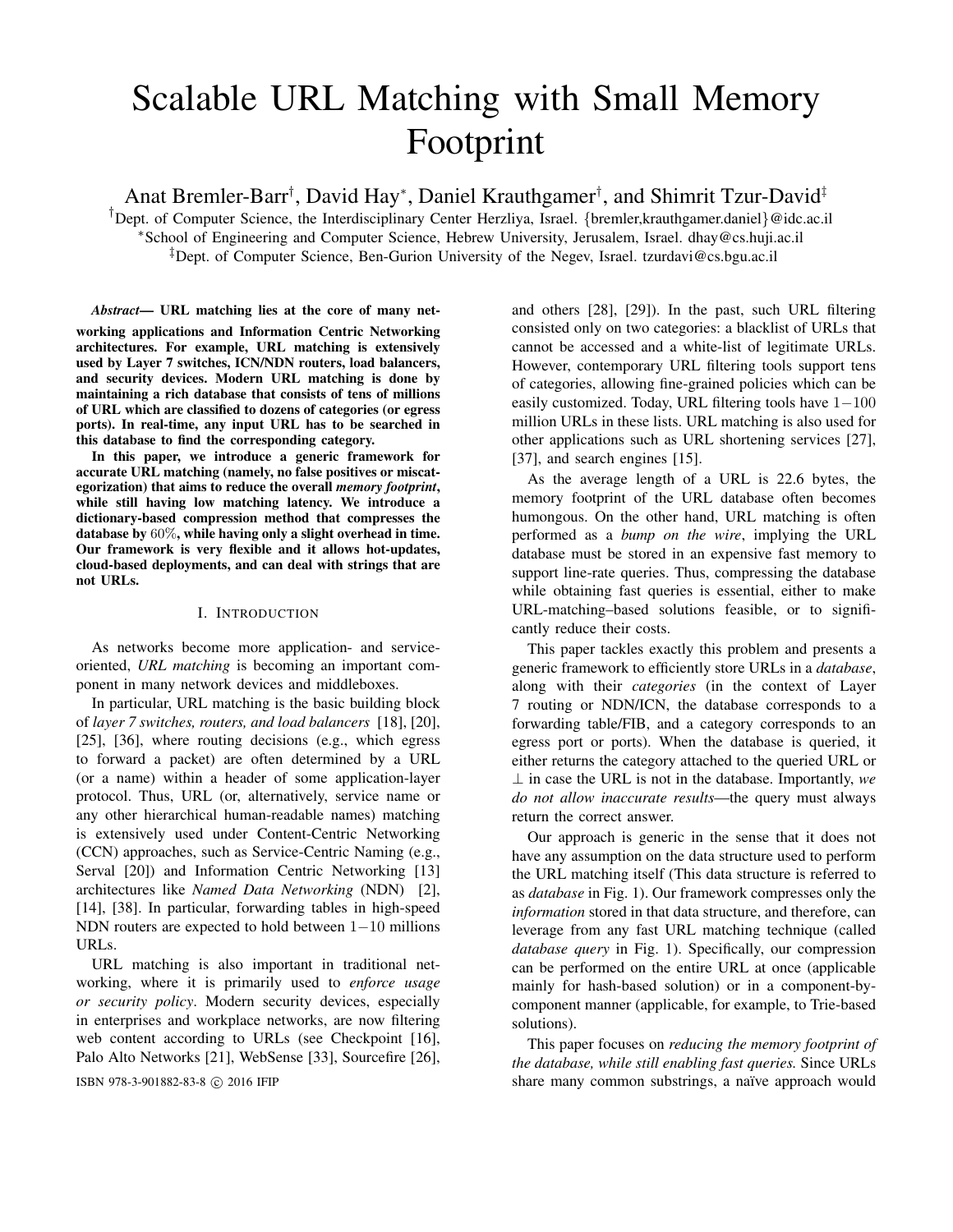

Fig. 1. A block diagram of our framework. The blue blocks describe the offline phase, where the database and auxilary data structures are built. The red blocks are the datapath of our framework. Green blocks represent the data structures, which constitute the memory footprint we try to minimize.

have been to compress the database using an off-the-shelf compression algorithm (e.g., DEFLATE used by gzip [9]). Indeed, such compression reduces the memory footprint by about 70%, however it does not allow fast queries of the compressed database. This essentially stems from the fact that the compressed form of each individual URL depends on previous URLs in the database.

Thus, we take a different approach and use a *dictionarybased compression*, which is illustrated in Figure 1. Our framework is divided to two phases: an offline phase, in which the database is built, and a datapath, in which input URLs are queried against the database.

In the offline phase, we start by extracting the frequent substrings<sup>1</sup> that appears in the URLs; (for example, the three most such substrings in our data were ".com", "s.com", and "e.com"); this is done by off-the-shelf heavy hitters algorithms, such as [1], [10]. Notice that frequent substrings intersect each others, and therefore, sometimes a substring may not be useful for compression, even though it appears many times. Thus, for each frequent substring, we first estimate its real frequency in the compressed database, and then try to determine whether it is indeed beneficial to use it (taking into account, for example, also its length and the overhead in storing it in the dictionary). Using these estimates, we select a subset of the frequent substrings as *anchors*, which will be stored in the dictionary. We also use the estimated frequency of the anchors to create a Huffman code for them (which will further reduce the memory footprint). We note that given the Huffman code and the dictionary, we can compress each URL separately, by replacing each anchor (and each *literal*) by the corresponding Huffman

code. All compressed URLs are stored along with their categories in an off-the-shelf database (e.g., based on a hash-table [35], [37] or a Trie). We note that sometimes more than one anchor replacement option is available (e.g., suppose our dictionary is  $\S1 = \text{``qoo''}, \S2 = \text{``.com''},$  and §3="ogle"; the URL google.com can be compressed to either §1gle§2 or go§3§2). Hence, our compression algorithm uses a *deterministic rule* to choose the proper replacement, implying that the compressed form of each URL depends only on the dictionary used.

The datapath works in a similar way: We first identify which anchors are in the input URLs, then we use the same deterministic rule to choose which anchors to use, and finally we use the same Huffman code to encode the selected anchors and literals. Thus, when querying the database, it is sufficient to use the compressed-form of the queried URL as a key to the database.

Overall our framework yields a reduction of up to 60% in memory. Naturally, using compression trades memory space with the overhead of processing (compressing) the data. However, our experiments shows that the processing overhead (namely, the URL compression) works at rate of more than 200 Mb/s on one core, which is acceptable in these settings, as these operations can be highly paralleled (either by compressing many URLs on simultaneously on multiple cores, or by having the URL compression and database query as successive stages in a pipeline). In addition, we note that our framework allows *hot-updates support*, where URLs can be easily inserted, deleted, or modified in the database. In addition, we are able to deal with both *exact matching* and *longest prefix matching (LPM)* of URLs, where the only difference is that under LPM, we must first break the URL to its components (separated by dots or slashes) and then compress each

<sup>&</sup>lt;sup>1</sup>We will use the terms *string* and *substring* interchangeably when it is clear from the context.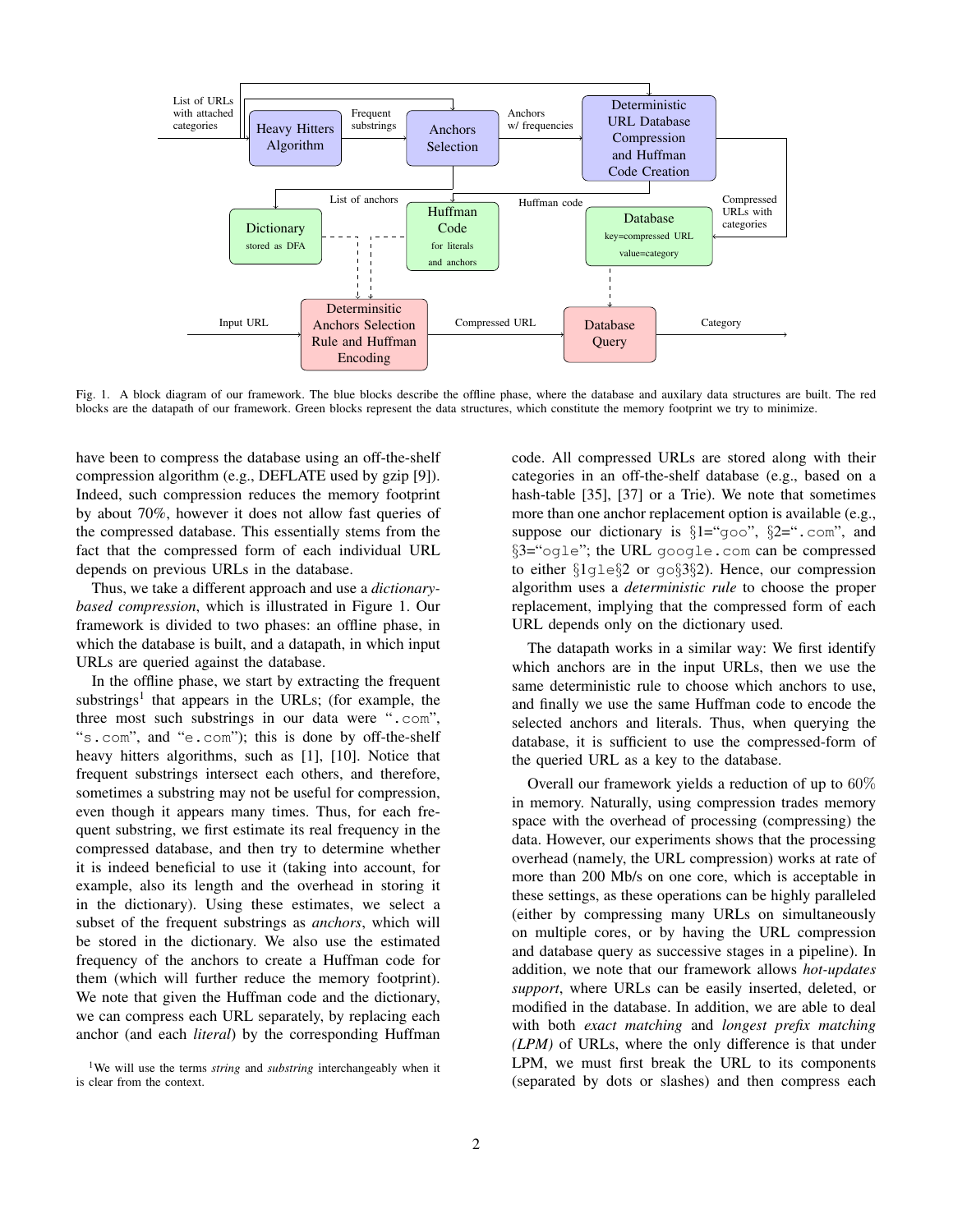such component separately.

We provide a full implementation of our framework in [6].

The rest of this paper is organized as follows: Section II discusses previous works on URL matching. In Section III, we describe the datapath of our framework, in which we resolve online the category of input URLs. Section IV describes the offline phase of our framework, in which the database and auxiliary data structures are constructed. In Section V, we present experimental results on real-life URL data sets. Finally, we conclude in Section VI.

## II. RELATED WORK

Performing fast URL matching has recently received extensive attention [2], [8], [30]–[32], mostly focusing on the URL matching *time* This paper focuses on reducing the memory footprint of the URL database by designing a tailored-made compression method. Once the database is compressed, it can be used in conjunction with any of the previously suggested URL matching techniques.

As opposed to our framework, which employs *lossless compression*, most of the previous works on URL compression have used lossy compression, such as a hash-chain compression [18], CRC compression [39], or hierarchical Bloom filters [11]. Clearly, lossy compression techniques have two clear drawbacks. First and foremost, they might lead to a false categorization of URLs, as several URLs (each with different category) might be compressed to the same form. In addition, these compressions are not reversible, implying updates might become more difficult.

The works in [11], [35], [37], [39] dealt only with two categories of URLs (blacklist and white-list), and cannot be easily extended to multiple categories (e.g., by assuming that each URL that is not in one category, is implicitly in the other). Hence, these works are not applicable to modern devices that have many categories and have to store significantly more URLs.

URL lossless compression using AVL tree was considered in [15]. This compression achieves 50% compression ratio, albeit with high query and insertion time (namely, tens of microseconds). We note that this solution aims to compress crawling information of web spiders, which is less time-sensitive. However, in our case, query time is important, as most URL matching lie in the critical path of the traffic. In other words, the required solution has to represent the data using as little space as possible, yet efficiently answering queries on the represented data.

Moreover, nowadays there are many URL shortening services such as [4], [27]. These services store a database that translates the shortened version of the URL back to its original form, and then redirects the user requests to the original address. Thus, this shortening is basically a *renaming* of the URLs rather than compression; the database holds the URLs in an uncompressed form and its total space is not reduced, and therefore, it is not applicable in our setting.

Another common strategy to deal with the string retrieval problem is using tries. However, tries-based solutions do not supply efficient solutions to a non-prefix query, unless a very large amount of memory is used. Note that providing a solution to the string retrieval problem usually requires to create an index to the data and the footprint that is required to represent this index is sometimes larger than the footprint of the original data. Compressing trie-based data structure for URL matching was considered in [8], [30]. In these works, the edges of the trie correspond to the components of the URLs and the basic idea is to provide each such component with a unique code; moreover, the same code can be used for different parts of the trie when its decoding is not ambiguous. It is important to notice that the technique compresses the trie-based data-structure, but its memory footprint is larger than the size of a bare list of all URLs, as almost the entire URL information is stored explicitly in the lookup table for finding the code of each component. Our framework, on the other hand, reduces the memory footprint below the size of that list, and can be used in conjunction with the techniques of [8], [30] to further reduce the memory footprint of the trie. Moreover, while the compression techniques of [8], [30] is specific to their trie-based data structure, our framework is generic and can be applied with any matching data-structure.

Usually, solutions that create an index of the data are heavy in space (e.g. [17]). Dealing with this inefficient footprint was a subject recent research (e.g., [12]). Our solution obtains better results, in compression ratio as well as lookup performance. Actually, the lookup performance of this work is two orders of magnitude slower than our solution, as presented at Section V. We also note that compressing string dictionaries was a subject for extensive research (c.f. [7], [19] and references therein); however, these solutions were not geared specifically to URL databases.

Retravi et al. have studied how to compress IP forwarding table [23]. However their solution is not applicable to URL matching, since it assumes either a limited number of categories (corresponding to the possible next hops) or very rare updates.

Finally, femtoZip [10] is a compression library that aims in compressing short documents. As our framework, it constructs a shared dictionary which are used by all documents; unlike our scheme, this shared dictionary is a *concatenation* of all anchors, and therefore, references to this dictionary is done by referring to the offset of the anchor from the beginning of the dictionary and the length of the anchor. Concatenating anchors yields a more compact dictionary (e.g., one can refer to all substrings of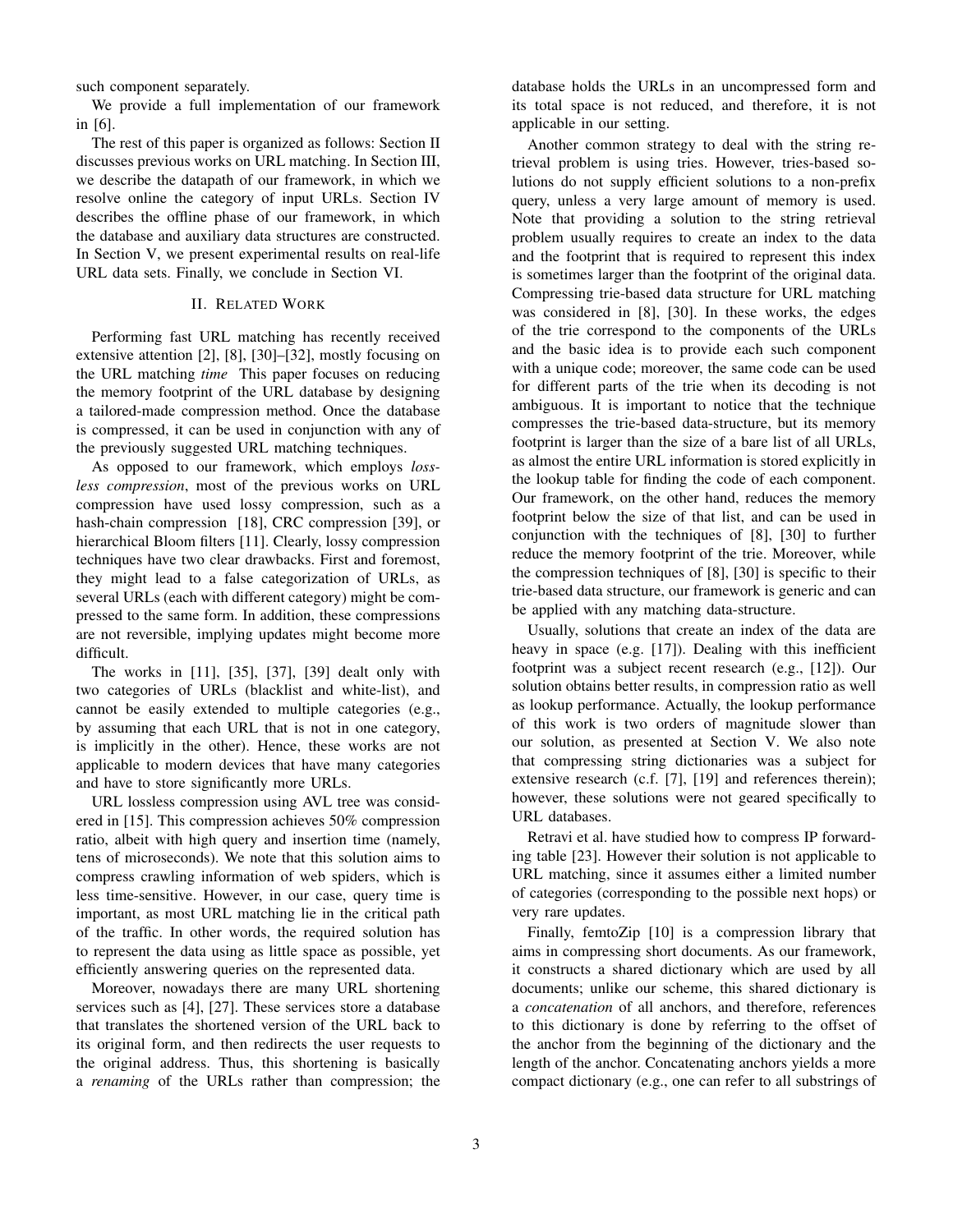each anchor, by the appropriate offset and length), yet references the dictionary from the compressed document require three bytes for 64 KB dictionary with anchors of up to 256 bytes. femtoZip is not applicable to our setting as, on one hand, it does not provide fast compression after the dictionary is built (needed for our datapath), and, even more importantly, holding the dictionary as a concatenation of anchors rules out efficient encoding of the anchors. As we will show later, Huffman encoding of the anchors achieves significant improvement in the compression ratio, as, on average, each anchor requires less than three bytes (this is due to the fact that there are many frequent anchors whose short encoding reduce the overall size significantly). Nevertheless, we use components of femtoZip as one of the alternatives for a heavy hitters algorithm (to extract frequent substrings), as described in Section IV-A.

## III. THE DATAPATH AND DATA STRUCTURES

In this section, we explain the different steps taken to resolve the category of an input URL. Essentially, it include a *compression stage*, and then a *database query* with the URL in a compressed-form as a key. Notice that this process is done online, and it assumes that the database and auxiliary data structures are given (see Figure 1). We will explain how to obtain the database and construct the data structures in Section IV. Moreover, in case that either a trie-based database is used or a longest-prefix matching is required, we first break the URL into components (by "." and "/" delimiters) and then compress each component separately. First, given the input URL, we extract the anchors which are contained in that URL. This is done by applying a *pattern matching algorithm* on the URL, where the set of patterns is the set of anchors. In this work, we chose to use the Aho-Corasick algorithm [3], which is based on traversing a Deterministic Finite Automaton (DFA) representing the set of anchors. Thus, the dictionary is stored as a DFA, whose accepting states represent anchors. We note that it is useful to store additional information about each anchor in the DFA, namely the length of the corresponding Huffman code and a pointer to the Huffman code itself. Compressing the size of the DFA for pattern matching algorithm was the subject of an extensive research recently; in this work, we use the most compressed form as presented in [5].

We notice that at each byte traversal of the DFA, the *DFA state* represents the set of anchors which are suffixes of the URL up until the scanned byte. We will need to decide *deterministically* which of the anchors in this set should be used indeed for compression (recall the example in Section I where the URL google.com can be compressed into two different forms by different choice of anchors). As we aim to minimize the total length of the compressed URL, we are using the following greedy approach, which traverses the DFA one byte at a time, and (conditionally) pick the anchor that minimize the length of the scanned prefix.

Specifically, for each anchor or literal a, let  $\ell(a)$  be its length in bytes and  $p(a)$  be its Huffman code length. Let  $u_i$  be the *i*-th byte of the URL, and let  $S_i$  be the set of anchors which are suffixes of the prefix of the URL up until  $u_i$  (as represented by the DFA state after scanning  $u_i$ ).

The *deterministic selection rule* works iteratively by maintaining two vectors  $P$  and  $V$ , such that  $P[i]$  is the minimum length for encoding the first  $i$  bytes of the URL, and  $V[i]$  is the last anchor or literal that achieves encoding length  $P[i]$ . Hence, for each byte i, we first calculate

$$
V[i] = \underset{a \in S_i \cup \{u_i\}}{\arg \min} (P[i - \ell(a)] + p(a)),
$$

and  $P[i] = P[i - \ell(a_i)] + p(V[i])$  (P[0] is always 0).

When completing the traversal of the entire URL, we go backwards on the elements of  $V[i]$  and concatenate them, skipping non-useful elements (namely, after adding  $V[i]$ , we add element  $V[i-\ell(V[i])]$ , skipping all elements in between). It is easy to verify by induction that this selection results in an optimal-length encoding (given the set of anchors and Huffman code), thus achieving the best compression ratio.

Fig. 2 depicts a step-by-step example of compressing the URL comrgnetwork.com in a component-bycomponent manner. Note that, for example, in the  $5<sup>th</sup>$  step, the DFA finds a matching with anchor mrg; however the value of  $P[5 - \ell(mrg)] + p(mrg) = P[2] + 3 = 14$  is larger than choosing the last literal g. When scanning the arrays backwards, the anchors and the literals network, g, r, and com are selected. The second component com is compressed by running the first three steps of the abovementioned execution.

The final step is to use the compressed-form to query the database. Since we require accurate results (namely, no false positive and miss categorizations), the database maintains also the compressed-form of the URL and not only its category. Most current implementation uses a hash-table to maintain the database [37]. Thus, by comparing the lookup key with the stored key, one avoids miss-categorization due to hash collisions. Trie-based solutions and longest-prefix matching usually require a component-by-component compression and lookup. Clearly, our framework readily supports such datastructures and matching, albeit with smaller compression ratio as some compression opportunities (e.g., anchors that span more than one component) may be missed.

## IV. THE OFFLINE PHASE: BUILDING THE DATABASE

As illustrated in Figure 1, the offline phase of our framework, consists of three steps: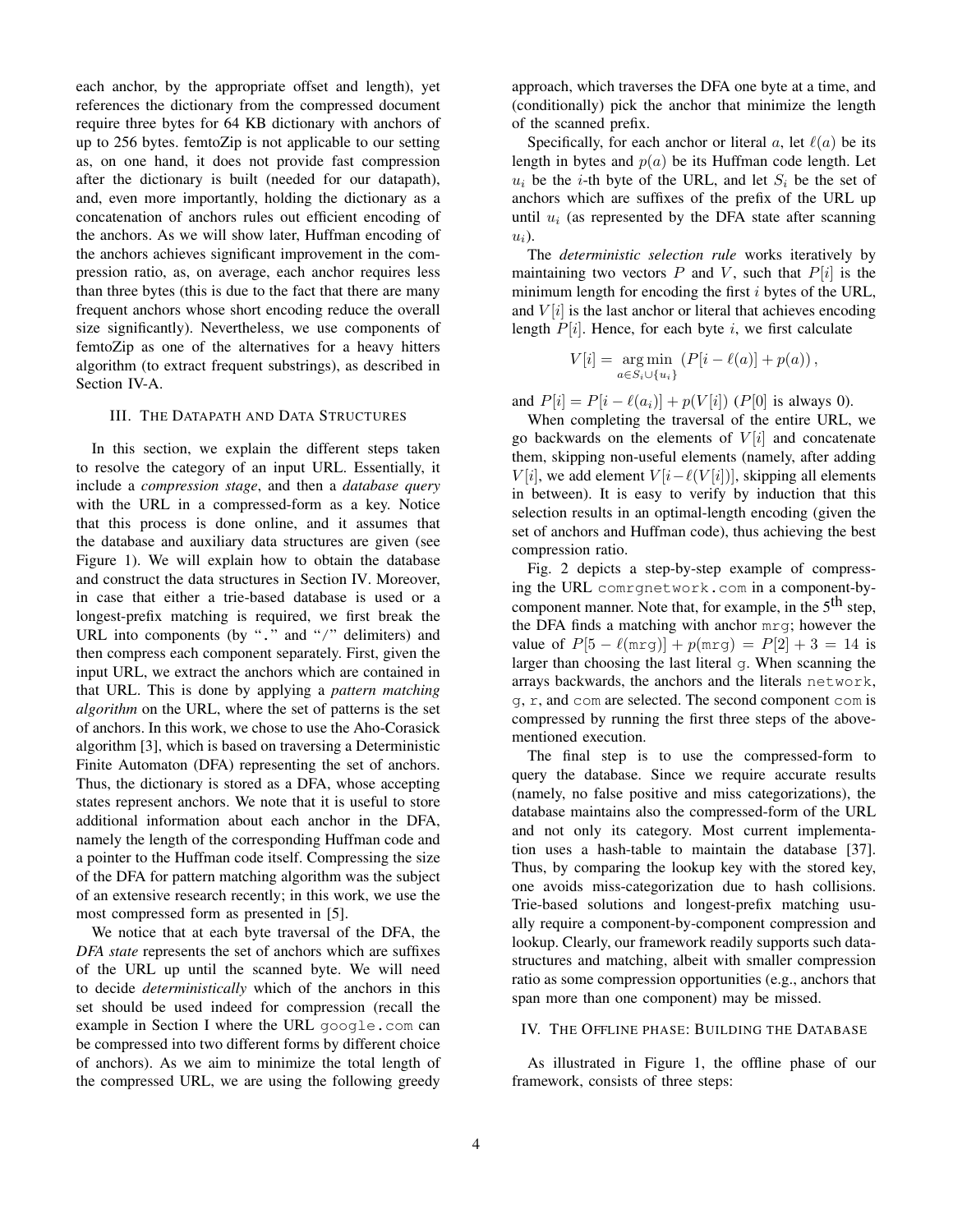

Determinsitic Anchors Selection Rule and Huffman Encoding

Fig. 2. Compressing the URL comrgnetwork.com in a componentby-component manner. As shown in Fig. 1, the compression uses a dictionary stored as a DFA and a corresponding Huffman code table. The resulting compressed URL comprises of the anchors com,r,g,network,com and is of length 18 bits (16 bits for the first component whose code is 0010000110010101 and 2 bits for the second component whose code is 00).

- Step 1: Heavy hitters algorithm, in which we find a set of  $k$  frequent substrings in the set of URLs database.
- Step 2: Anchors selection, in which we pick, from the frequent substrings, a final set of anchors. For each anchor and literal, we also calculate the estimated number of occurrences in the compressed URL database
- Step 3: Deterministic URL database compression and Huffman code creation, in which we use the selected anchors to replace substrings in each URL separately. We also create an Huffman code using the given frequencies of literals and anchors, which we then use to encode each URL.

Next we elaborate on each step.

## *A. Heavy Hitters Algorithm*

We compare between two off-the-shelf alternatives to extract the most frequent substrings in the list of URLs.

The algorithm described in [1] is geared to find frequent substrings of variable length. Specifically, it returns all the substrings which have unique frequency larger than  $n/k$ , where  $n$  is the number of URLs and  $k$  is a parameter that aims to calibrate the number of frequent substrings we need to find. The algorithm is approximated and the frequency of each substring is only estimated (with an error bound of  $3n/k$ ). Note that, in any case, this frequency is not used later by our algorithm, as subsequent steps will estimate the actual number of times each substring is used for compression.

This algorithm works in time complexity of  $O(n L)$ , where L is the average URL length, in  $O(k \cdot \ell)$  space complexity. The algorithm requires only one pass on the URL database and its space requirement is proportional to the number of heavy hitters. Yet, the results are only approximated with small error in the estimated frequency of the substrings and thus the algorithm might not find the real  $k$  frequent substrings.

Moreover, we note that this algorithm avoids space pollution and if a substring  $s$  is selected as a heavy hitter then the algorithm would not count appearances of a substring s', such that  $s' \subseteq s$ , when s' is within s. Nevertheless, appearances of  $s'$  not within  $s$  are counted, and if  $s'$  appears frequently alone, it might be selected as a heavy hitter together with s. See, for example, Fig. 3 that presents component-by-component compression of URLs. The heavy-hitters algorithm with  $k = 5$  picks the substrings "network" and "net" as anchors, but not the substring "netwo" that never appears by itself. Naturally, when processing the entire URLs at once (see Fig. 4) the heavy-hitters algorithm finds longer anchors such as "network.com".

The second alternative is to use the heavy-hitters algorithm of femtoZip library. Unlike [1], this heavy-hitters algorithm is accurate, and it works by essentially enumerating all the possible substrings. Thus, it is significantly more time and space intensive, with time complexity of  $O(n \cdot L \cdot \log(n \cdot L))$  and space complexity of  $O(n \cdot L)$ .

While we are less concern with the performance of the components in the offline phase, it is still desirable to reduce them as much as possible. In the experimental section, we show that, in practice, the compression ratio stays almost the same, whether we use the accurate or the approximate algorithm.

## *B. Anchors Selection*

As explained before, the fact that frequent substrings intersect implies that a substring might not be used to compress sufficiently many URLs, even though it is frequent. Yet, these substrings increase the size of the dictionary, and therefore, should be eliminated.

Thus, in this step, we pick *anchors* out of the frequent substrings. Specifically, we first estimate, for each frequent substring, the *database compression frequency*—the number of times it will be used in the database compression (which is smaller than the frequency attached to it by the heavy hitter algorithm). Then, based on this estimated frequency, we will approximate both the gain in selecting the substring and the loss in terms of dictionary size, so that each substring whose gain is larger than its loss will be selected as an anchor. Finally, given the definitive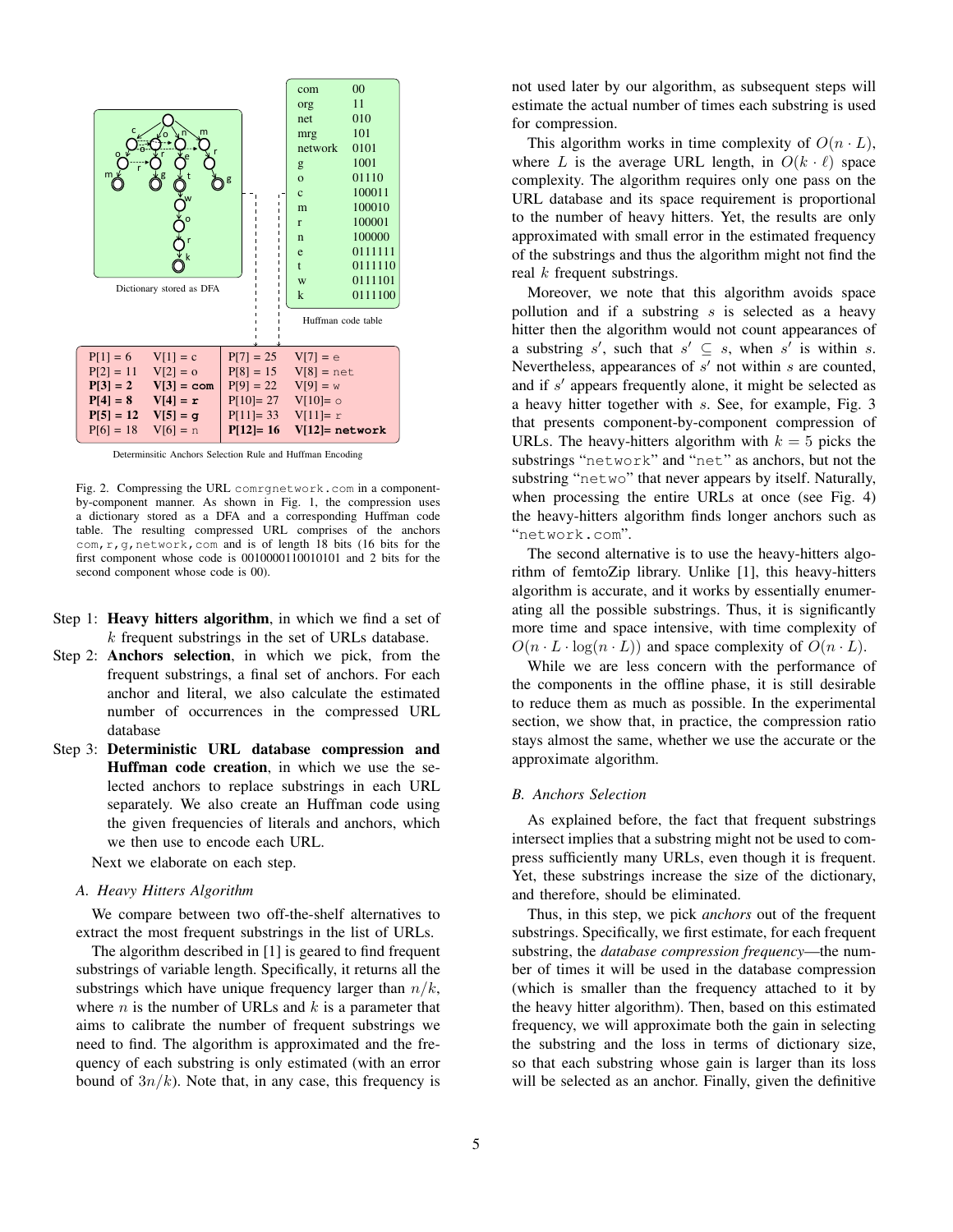

Fig. 3. An example of the offline phase of the algorithm, where compression is done in a component-by-component manner. In the compressed database, we use "/" as a delimiter between components; this delimiter is either used within a trie-based data structure or should be encoded separately. The corresponding auxiliary data structures used by the datapath (namely, the dictionary as a DFA and the Huffman code table) appear in Fig. 2.

selection of anchors, we adjust the frequency of both anchors and literals.

*1) Estimating the database compression frequency of a substring:* In order to calculate the estimated compression frequency, we try to estimate the compression process, as explained in Section III. Since, at this point, we cannot know what will be the Huffman code of each anchor or literal, we assume in this phase that the length of encoding each literal and each anchor is the same and, without loss of generality, is set to 1. This implies that the length of a compressed URL is estimated by the sum of the number of anchors in the compressed URL and the number of the remaining literals (e.g., in the example given in Section I, the estimated length of §1gle§2 is 5 and the estimated length of  $q \circ § 3§ 2$  is 4).

As explained in I, a single URL compression involves a *deterministic selection rule* of specific anchors out of a larger set of anchors. In this step, we apply the same rule to select anchors out of the set of frequent strings, which implies we build a *temporary* DFA for all frequent substrings, set  $p(a) = 1$  for each literal and anchor a, and run the greedy algorithm of Section III, one URL at the time, for all URLs in the list. Each time a frequent substring is selected as an anchor when compressing a single URL, we increase the substring's database compression frequency by 1. In the end of the process, we will have an estimation of the database compression frequencies of each substring. Notice that this is just an estimation, since not all substrings (with a frequency of at least 1) will be selected as anchors, implying the deterministic selection rule in Step 3 might yield different results. In addition, another difference in selection might be as a results of variable length encoding (with Huffman code) in Step 3; see Fig. 3 that also illustrates the new calculated frequency, where the frequency of the substring "net" is reduced as in two of its appearances the substring "network" was selected. A sketch of the DFA representing the DFA appears in Fig. 2, where some of the edges are omitted for clarity; accepting states are marked with double circles.

*2) Selecting anchors out of frequent substrings:* We note that while replacing a parts of a URL by anchors reduces the URL size, it comes with a price: each anchor increases the size of the dictionary's DFA and, in addition, the anchor's encoding needed to be tracked, implying even further memory footprint. Therefore, we need to avoid picking up substrings that are not used sufficiently many times.

Let A be the set of all frequent substrings, let  $\Sigma$  be the set of all literals, and let  $f(a)$  be the number of times substring  $a \in A \cup \Sigma$  was used in the previous step. If an anchor  $a \in A$  is selected, for each of these  $f(a)$  times, we save  $\ell(a)$  − huffman(a) bytes, where  $\ell(a)$  is the length of a in bytes and huffman $(a)$  is the length of the Huffman code of a. Since we cannot calculate the Huffman code of a yet, we estimate it by anchor a's *information content*:

$$
h(a) = \frac{1}{8} \log_2 \frac{\sum_{a \in A \cup \Sigma} f(a)}{f(a)}.
$$

Note that Huffman code strives to encode each anchor a with  $h(a)$  bits. Thus, the total *gain* of selecting a is  $f(a) (\ell(a) - h(a)).$ 

On the other hand, inserting  $a$  to the data structures, requires adding states to the DFA and storing its Huffman code. As explained before, we estimate the Huffman code cost by  $h(a)$ . As described in [5], the footprint of the DFA in its compressed form, is approximately  $C_{state} = 4$  bytes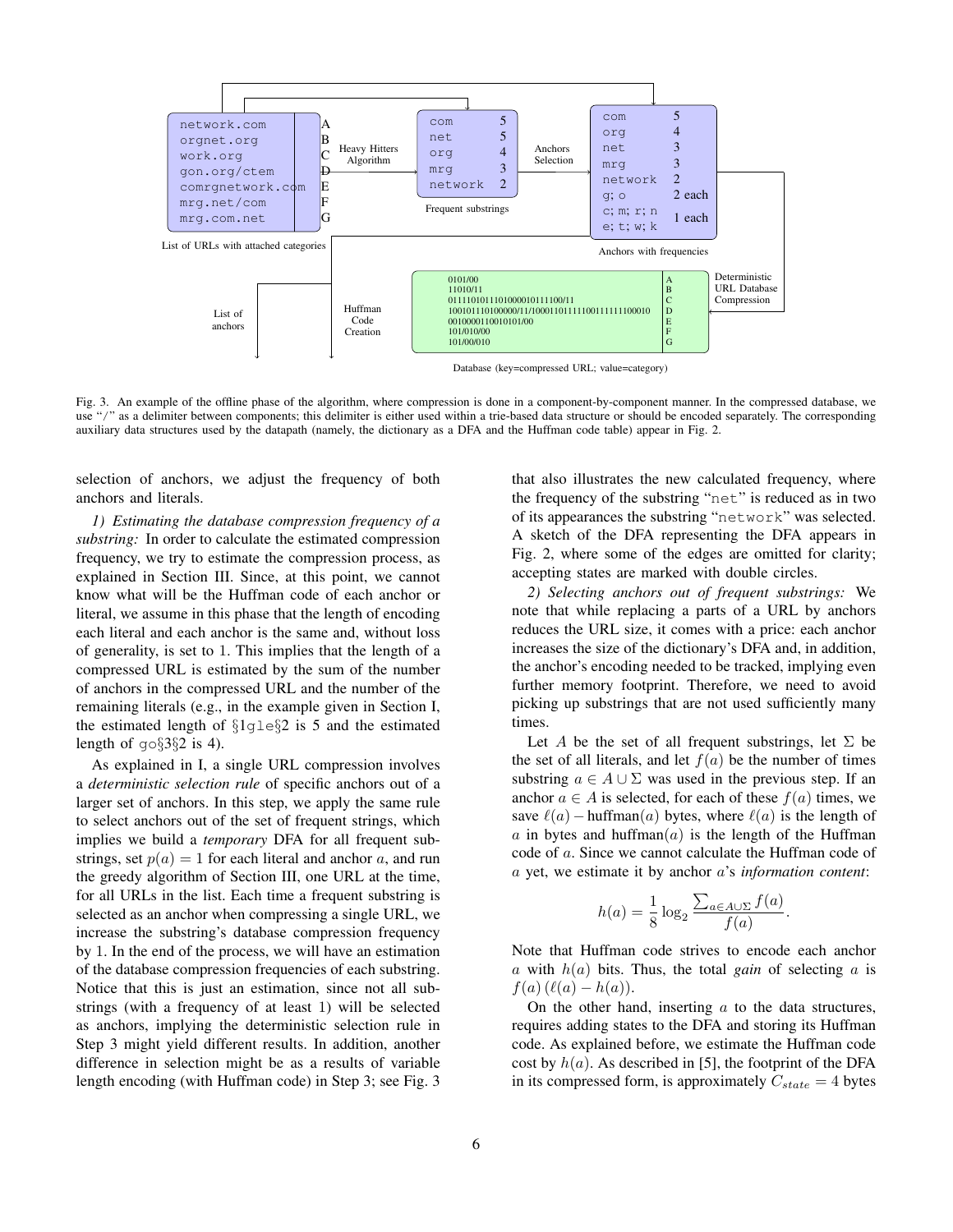per state. Notice that two anchors that share a common prefix, share also common states in the DFA. Hence, we use the following procedure to decide whether a substring is selected as an anchor. We first have an empty DFA, and sort the substrings in descending order of their *gain*. For each frequent substring  $a \in A$  in turn, we calculate the number of states  $states(a)$  it requires (on top of the existing DFA) and  $h(a)$ . If  $f(a)$  ( $\ell(a) - h(a)$ ) >  $C_{state}$ . states(a) + h(a), we select a as an anchor, update the DFA, and continue to the next substring. Otherwise, we leave the DFA unchanged and skip substring a. In the end of the process, we will have the set of all anchors and the corresponding DFA, that is used in the datapath.

*3) Re-estimating the frequency of anchors and literals:* Since only a subset of the frequent strings was selected as anchors, the frequency of anchors and literals can be changed significantly. Thus, we ran the greedy algorithm of Section III, using the DFA that was created in Section IV-B2 and with  $p(a) = h(a)$  for each literal and each anchor a. This will result in an updated frequency estimation of each anchor and literal.

## *C. Deterministic URL database compression and Huffman code creation*

Now that we have the anchors and their estimated frequency, as well as the estimated frequency of all literals, we construct the Huffman codes in a standard way, treating all anchors and literals as symbols (and, thus, ignoring their original size). The result is stored in the Huffman code data structure (namely, a table with entry for each literal and anchor, where the entries of anchors are pointed out by the corresponding DFA state). We then run once again the algorithm of Section III with the correct  $p(a)$  value for each anchor and literal a. This will results in compressing each URL separately. Each compressed URL will be then inserted into the database along with its category; see Fig. 3.

## *D. Hot-updates Support*

In order to insert a new URL, we first obtain its compressed form by going over all the steps of the datapath. Then, instead of querying the database, we perform an insert operation with the compressed-form URL as a key and the category as a value. Similar operation should be done in order to update a category of a URL.

Periodically, the algorithm can rebuild the database from scratch, as the frequency of substrings might change over time, resulting in suboptimal encoding.

## V. EXPERIMENTAL RESULTS

We have used an open-source database of URLs available in URLBlackList.com [28]. This daily-generated list consists of 2, 200, 000 unique domain names and 95 different categories. We note that than 800, 000 URLs have also paths and not just domain names.

| <b>Compression Method</b>                | Compression<br>Ratio |
|------------------------------------------|----------------------|
| femtoZip                                 | 0.57                 |
| Huffman encoding only                    | 0.59                 |
| Our Framework (accurate heavy hitter)    | 0.43                 |
| Our Framework (approximate heavy hitter) | 0.44                 |
|                                          |                      |

COMPARISON BETWEEN THE COMPRESSION RATIOS OF DIFFERENT METHODS FOR MODERATE SIZE DATABASE OF 128,000 DOMAIN NAMES AND 128,000 URL COMPONENTS. THE SIZE OF THE DATABASE IN AN UNCOMPRESSED FORM IS 57.2 MB, WHILE OUR FRAMEWORK COMPRESSES THE DATABASE UP TO 24.3 MB.



Fig. 5. The effect of the number of anchors used on the compression ratio. 50 anchors achieve 52% compression ratio for entire URLs, and 49% compression ratio where the URL is compressed componentby-component. With 16K anchors, the compression ratio improves to 40.77% and 43.8%, respectively.

The focus of this paper is the memory footprint of our framework (namely, the size of the database in its compressed-form and the size of the auxiliary data structures). This is captured by the *compression ratio*, which is the ratio between its memory footprint and the size of the database with uncompressed URLs. Notice that smaller compression ratio is better. More specifically, we have calculated our memory footprint by summing up the size of the dictionary (represented as DFA), the size of the Huffman code table, and the length of each URL in the database in its compressed form. We compare this footprint with the total length of all URLs in their uncompressed form.

We note that the memory footprint of the auxiliary data structures is only  $0.1\% - 3.3\%$  of the overall memory footprint (the exact percentage depends on the number of anchors used). In practice, padding and fragmentation issues may increase this memory footprint significantly. Therefore, we have designed and implemented tailoredmade memory allocator that reduces the overhead to 30%, implying that, in practice, at most 4.2% of the memory footprint is used for the auxiliary data structures.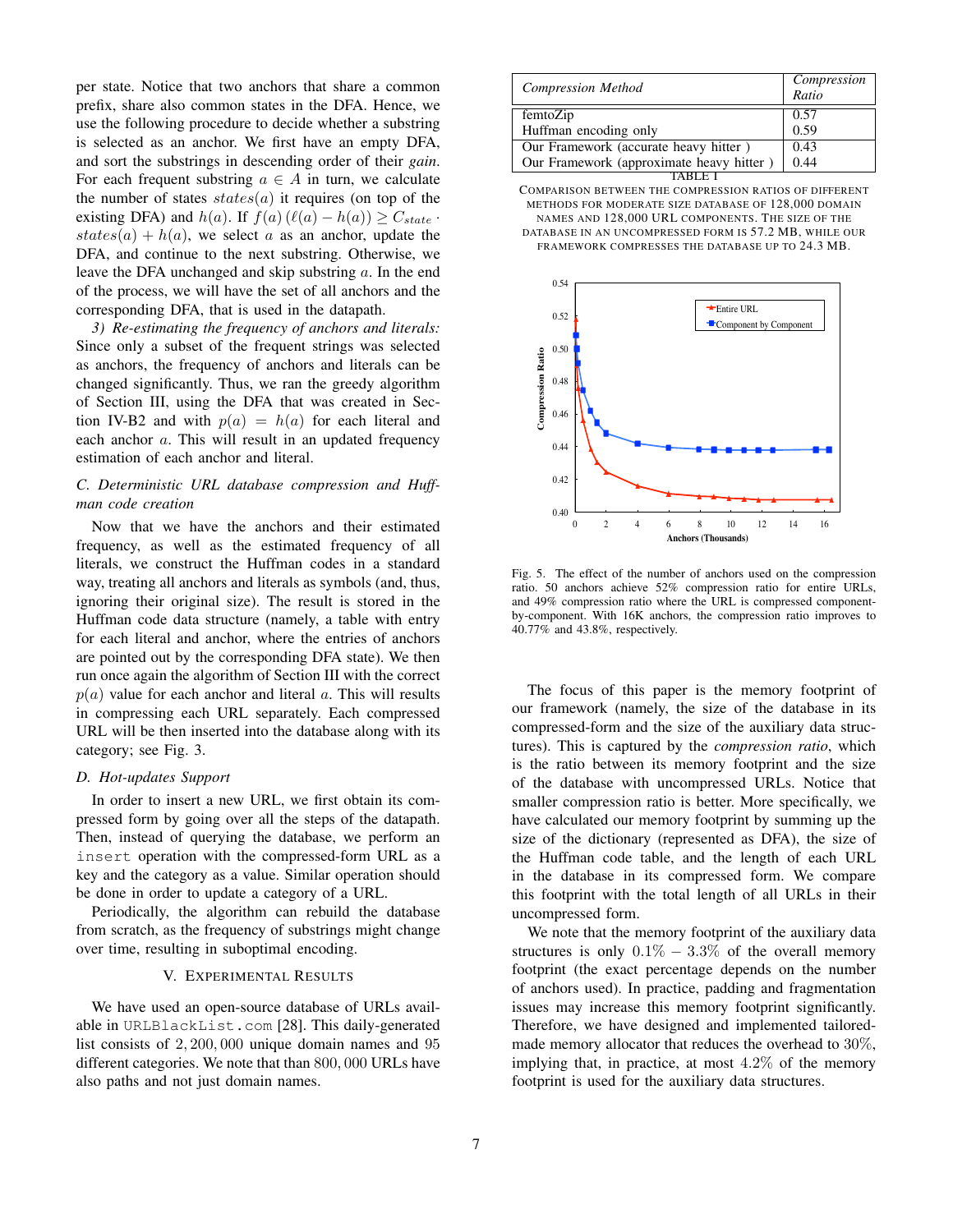

Fig. 4. An example of the offline phase of the algorithm, where compression is done in on the entire URL at once. In this example, the heavy hitter algorithm is configured with  $k = 9$  and we consider only the domain part of the URLs. We note that anchors that are left with one appearance are not selected, and some literals always appear as part of one of the anchors.

### *A. Comparison with other lossless compression methods*

Table I shows the compression ratio for several compression methods. We note that as we need to maintain low matching latency, we must compress each URL separately. Thus, methods that use backward-references (namely, applying either zip [22], bzip2 [24], or lzw [34], [40], on each URL separately) are not useful in this case (and in fact, even increase the size of it due to overhead of information they store for compression). As expected, femtoZip [10], which aims in compressing short strings, achieves reasonable compression ratio when the number of URLs is sufficiently large. Yet, it lacks an efficient datapath (namely, after the database compression, only decompression of URL is easy, while compression of new URLs using the same dictionary is difficult). Encoding the literals of the URLs with Huffman codes also reduces the memory footprint by approximately the same factor. Nevertheless, our framework outperforms all other methods. There are negligible difference between the performance of our framework with accurate or approximate heavy hitter algorithm.

## *B. The throughput of the datapath compression*

We have implemented our datapath in C and used Intel Xeon E5-2690V3 CPU, whose processor speed is 2.6 GHz with 16 GB memory (per core), L2 cache of 256 KB (per core), and L3 cache of 30 MB. The system runs Ubuntu 14.04.2 LTS.

Each performance number was measured by applying the datapath compression 20 times on 10 randomlyselected sets of 10,000 URLs (namely, 200 runs per performance number, each representing compression of 10,000 URLs in a batch). All our experiments ran only on a *single* core. We did not measure the data-base lookup as this is orthogonal to our framework and can be implemented as a successive pipeline stage.

Fig. 6 shows the throughput (per core) of the datapath as a function of the number of anchors. The performance



Fig. 6. The throughput of the URL compression stage in the datapath.

of the datapath depends both on the size of the auxiliary data structure and on the number of anchors (per URL) used for compression. As the number of anchors increases, longer anchors are added to the dictionary, implying the average number of anchors per URL decreases. However, larger number of anchors implies larger data structures that might not fit entirely in cache, thus causing performance degradation. In any case, the throughput is between 320 Mb/s to 100 Mb/s.

## VI. CONCLUSIONS

This paper introduces a framework to significantly reduce the memory footprint of URL-based databases and forwarding tables, while maintaining the accuracy of the lookup processing (namely, no false positives or miscategorizations) and incurring only a small overhead in time. The framework also allows hot updates of the database and a longest prefix matchings.

We note that a common deployment of URL-matching– enabled devices is to store the rich database in a cloud